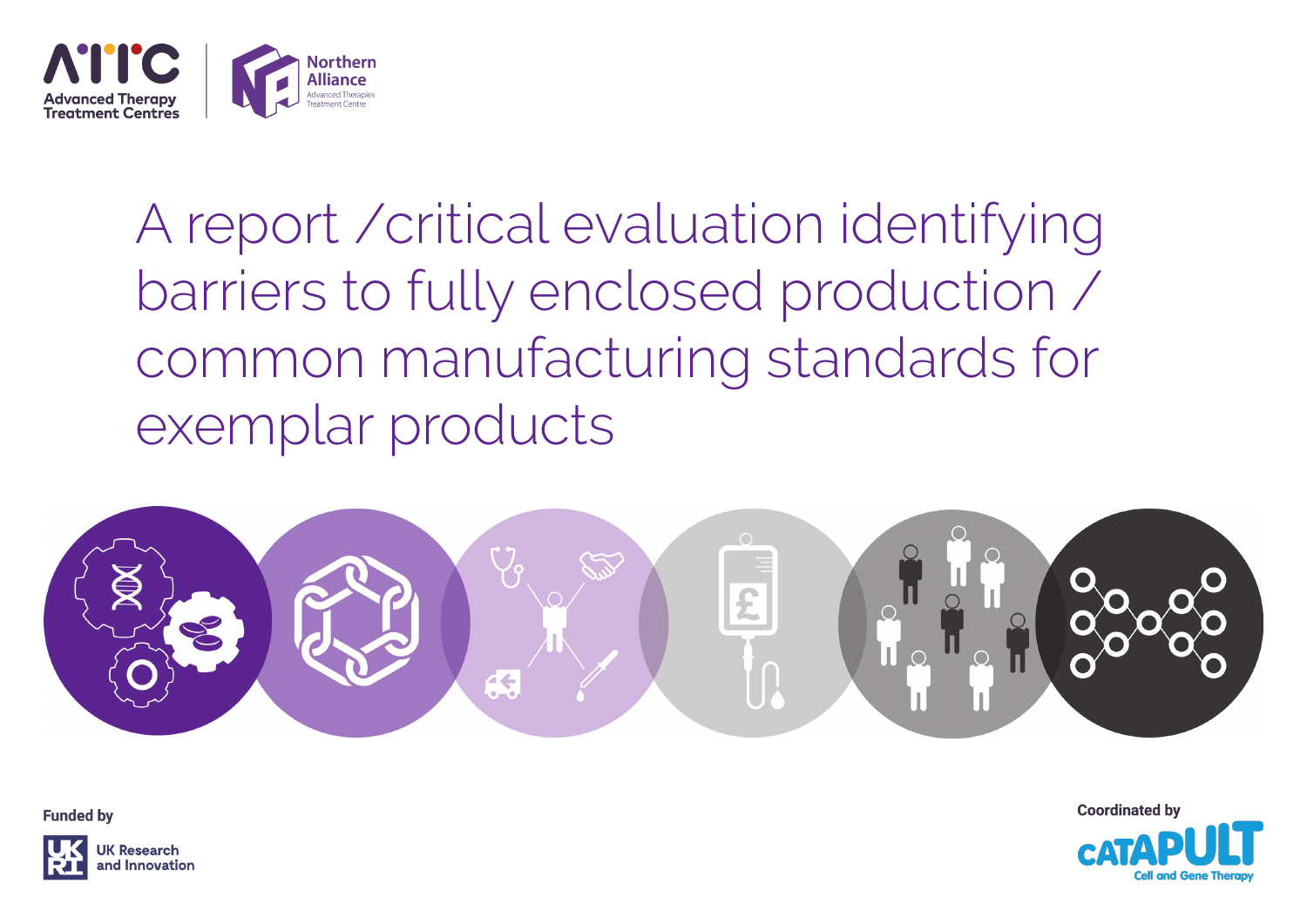Advanced therapy medicinal products (ATMPs) are medicines for use in humans that are derived from cells, genes or tissues. The current portfolio of ATMPs are all aseptically manufactured sterile products. Due to the nature of the products it is highly unlikely that they can be subjected to a process of terminal sterilisation, therefore the closing systems used for manufacture are key to gaining appropriate sterility assurance for these products.

In addition to sterility assurance there are a limited number of manufacturers and an exponential growth in the field of advanced therapies. This combination has driven the desire to have multi-product manufacture within the same facility. This concept of multiproduct facilities is discussed within the European Commissions 'Guidelines on Good Manufacturing Practice specific to Advanced Therapy Medicinal Products'1 (GMP for ATMPs). A key concern with multiproduct facilities is the robust segregation from one product to the next, it is accepted that closing the methods of manufacture is one important element in achieving this objective.

The concept of a closed system for manufacture can vary within the setting concerned. Conventional hospital pharmacies prepare medicines under the Section 10 exemption to the medicines act and one of the five conditions permitting this to occur includes the exclusive use of closed systems. In this context the standards consider that a single withdrawal from an ampoule is a closed system, despite the open nature of the broken ampoule top into which a needle is inserted for withdrawal and also allows for aseptic manipulations to be considered closed, despite the situation where the tips of syringes etc. will briefly be open to the surrounding environment.

**With ATMPs the following factors increase the risk when compared to the above situation;** 

- The complexity of the manufacture
- The increased likelihood that the culture media and medium for final formulation will support microbial growth
- The length of time taken for manufacture
- The conditions for incubation would support the growth of common human pathogens

During the consultation period for the 'GMP for ATMPs' guide there was considerable demand that a definition of 'closed systems' with reference to ATMP manufacture was included with the guidance, particularly given that this term is used very frequently through the document.

## **The European Commission has addressed these requests and the final published version contains the following definition;**

*12. Closed system: A process system designed and operated so as to avoid exposure of the product or material to the room environment. Materials may be introduced to a closed system, but the addition must be done in such a way so as to avoid exposure of the product to the room environment (e.g. by means of sterile connectors or fusion systems).* 

*A closed system may need to be opened (e.g. to install a filter or make a connection), but it is returned to a closed state through a sanitization or sterilization step prior to process use.*